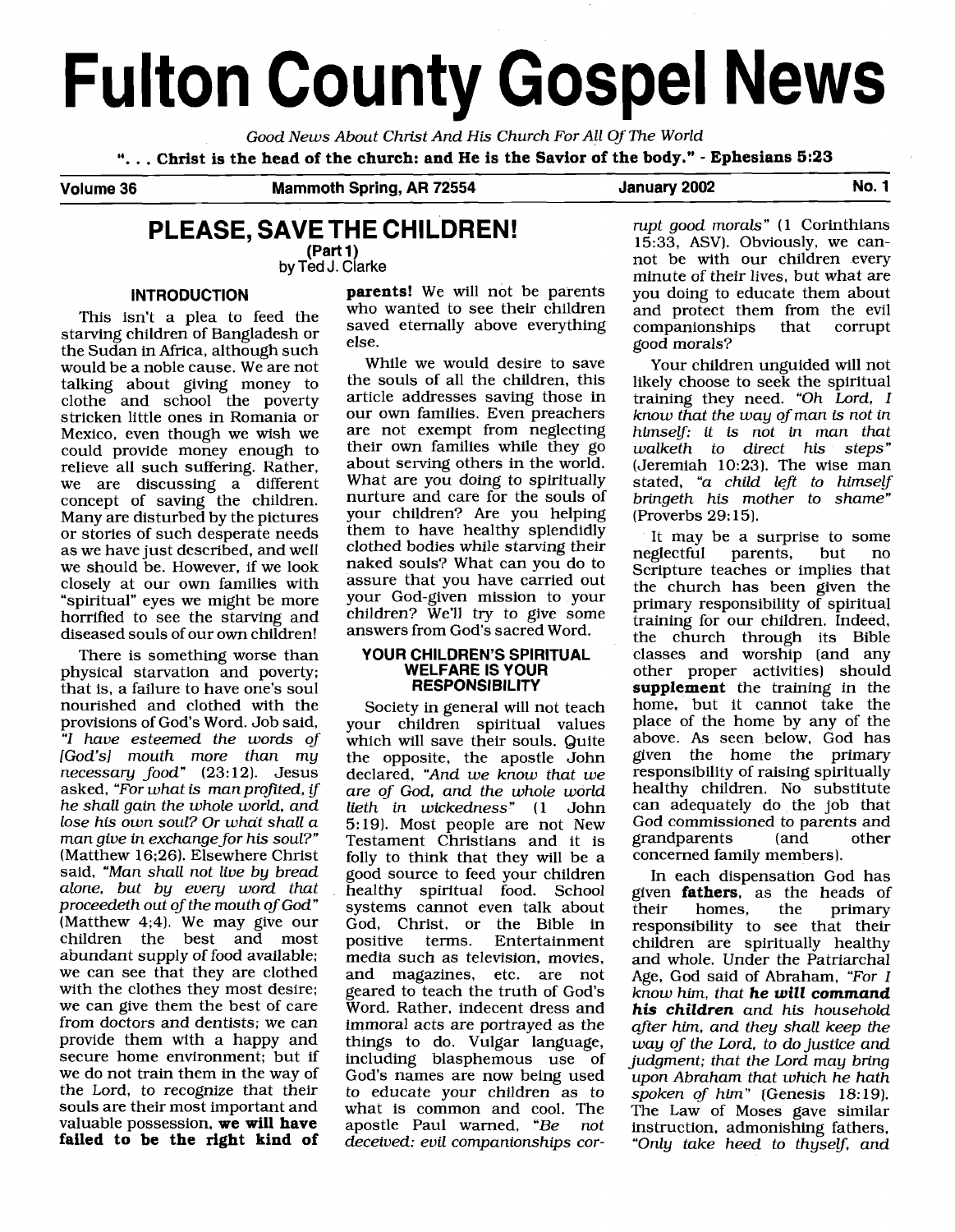#### **FULTON COUNTY GOSPEL NEWS**  USPS Publication #211780

... is a Periodical publication issued monthly by the Church of Christ at Third and Bethel [P.O. Box 251). Mammoth Spring, AR 72554-0251. **POSTMASTER: Please mail all changes of address to the above address.** 

**FCGN** is mailed free of charge to any who care to receive it. We will be happy to add any names to the regular mailing list. If you send in a name we<br>must have a complete address. have a complete address, including number and street name, or R.R. or HCR number, plus box number. or a P.O. Box number and the **NINE DIGIT ZIP CODE.** This paper is supported by voluntary contributions for which we are grateful. Financial information will be furnished upon request. **Mail** all **address corrections or manuscripts to:** 

#### **FULTON COUNTY GOSPEL NEWS P.O. Box** 251

Mammoth **Spring,** AR 72554

| TED J. CLARKE  EDITOR          |  |  |
|--------------------------------|--|--|
|                                |  |  |
| E-Mail  cocfcgn@ozarks.com     |  |  |
| Website                        |  |  |
| www.fultoncountygospelnews.org |  |  |
| Joseph Chase - Webmaster       |  |  |
| E-mail: chasejoseph@yahoo.com  |  |  |

keep thy soul diligently, lest thou forget the things which thine eyes have seen, and lest they depart from thy heart all the days of thy lije: but **teach them to thy sons, and thy son's sons** [grandchildren]" (Deuteronomy 4:9). Finally, demonstrating that the same is<br>still God's intention for His still God's intention for His creation, the apostle Paul noted, "And **ye fathers,** provoke not your children to wrath: but bring them up in the nurture and admonition of the Lord" (Ephesians 6:4).

### **TRAINING IN THE HOME**

Having made clear that God has chosen the father to be the primary provider of the children's spiritual well being, we hasten to add that others can assist tremendously in the effort. As a spouse and co-parent the mother is a **vital** part of children's spiritual training. Solomon said, "My son, hear the instruction of thy father, and **forsake not the law of thy mother"** (Proverbs 1:8; cf. 6:20). **A** women is especially equipped to be an excellent teacher and role model in the early years of a child's life. The love and affection of a

mother, exerted early and often, forms a bond of attachment and fosters a desire to please that often can<br>throughout their entire lives. Sadly, many men ignore their God assigned role as head tutor and<br>provider for their children's children's spiritual guidance, leaving the burden upon the mother and whomever she can call to assist<br>her. Timothy's mother and her. Timothy's grandmother are splendid examples of those who step into the role abandoned by neglectful or ungodly fathers. Paul spoke of such when he wrote to Timothy, "When I call to remembrance the unfeigned faith that is in thee,<br>**which dwelt first in thy** dwelt first in thy<br>wher Lois. and thu **grandmother Lois, and thy mother Eunice,** and persuaded that in thee also" (2 Timothy 1:5).

Yes, remember that God also assigned a role to grandparents to be spiritual examples and instructors of their grandchildren (cf. Deuteronomy 4:9; 6:2). There are too many times when both parents of a child abandon their roles to train their children spiritually. Thank God for godly and concerned grandparents who also take seriously the teachings of Scripture regarding their charge to teach their grandchildren.

### **WHAT CAN PARENTS DO?**

The answer to that question is easy. Applying the answer to one's life is a responsibility that takes both thoughtfulness and much time, just as our roles as husbands and wives. We will find the rewards will be worth all the effort we put forth. Deuteronomy, Chapter 6, is a magnificent and fairly detailed example of how parents are to train their children in the ways of the Lord. Verse 1 indicates that our obligation as parents and grandparents is to be taught God's will for us and then "to do" what His Word teaches. Verse 2 speaks of "fearing" God (literally to hold Him in reverence, seeking to avoid anything that would displease Him), while we keep His commandments ourselves and influence our children and grandchildren to do the same. Verse 3 notes that the obligation properly carried out brings great rewards, that it "may be well with thee" as God has promised.

Verse 4 calls upon God's people to recognize that "God is one Lord"; He is the only God to whom we must give our allegiance. He is our Creator and knows what is best for us in every area of our lives, here especially child-rearing. Accordingly, we must model for our children the example of what it means to "love the Lord thy God with all thine heart, and with all thy soul, and with all thy might" (verse 5: cf. Matthew 22:37 et al.). This is a tremendous responsibility, but doing so will go far in fulfilling our duty to train our spiritually. demands that God's Word must be "in thine heart" or we will not live it out in our daily lives nor know what to teach our children. Paul reminded Timothy, "from a child<br>thou hast known the holy known the scriptures, which are able to make thee wise unto salvation through faith which is in Christ Jesus" (2 Timothy 3: 15). Paul went on to exalt God's purpose in giving us sacred Scripture, claiming, "All scripture is given by inspiration of God, and is profitable for doctrine [teaching], for reproof, for correction for instruction in righteousness: That the man of God may be perfect [complete], thoroughly furnished unto all good works" (verses 16-17). Parents, you cannot know what you need to know from God's Word by attending worship once a week! Is that showing children what it means to love God with all one's heart, soul, and might? You know better.Even if you attend all of the Bible studies and worship assemblies of your local congregation, you and your children still need additional study and training<br>at home. **Please do not** at home. **underestimate your need to know fully God's Word in order to properly train your children in the spiritual values they need to go to heaven!** Read Psalm 119 and see the many ways in which knowing God's word will help both you and your children live victorious and godly lives.

[Part Two will continue a discussion of Deuteronomy 6, giving more specific instructions on how to be the kind of parents who desire to see their children saved. I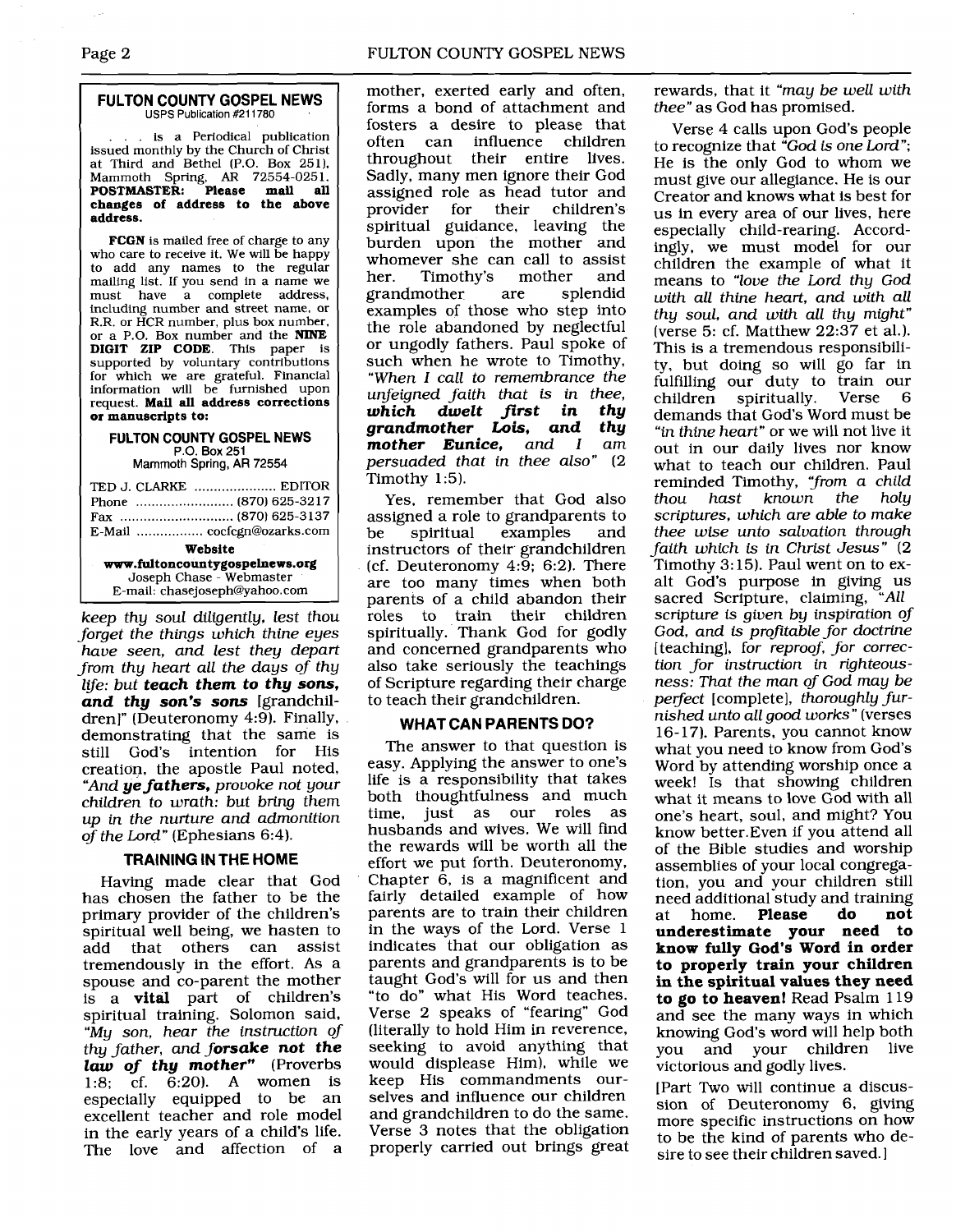## - - **LIGHT FROM GOD'S WORD**  by Owen D. Olbricht

David wrote, "Thy word is a lamp to my feet and a light to my path" (Psalm 1 19: 105).

The Old Testament was all the light Israel had. It was a lamplight for them but was not the Light, as sunlight. The same was true concerning John, the one who immersed. Jesus said concerning him:

You have sent to John, and he has born witness to the truth . . . He was a burning and shining lamp, and you were willing for a time to rejoice in his light" (John 5:33, 35).

The Old Testament was as a lamplight in its immediate message as also was John's teaching. Their prophetic message was as a spotlight focused on Jesus. This prophetic beam of light left in darkness all outside its beam, except that on which it was focused. This could be compared to those who are sitting in darkness seeing a spot of light from a spotlight focused a large They would be in darkness and be able to see only a small part, but were in the dark concerning the complete picture. Each prophet received revelation concerning a part of God's plan but did not know concerning the whole of what God planned (Eph. 3:3-5; 1 Pet. 1:lO-12). This was the situation of those during the Old Testament period.

Jesus, the great Light, was yet to come. comparably speaking, the world remained in darkness. Isaiah revealed this by prophetically writing, "The people who walked in darkness have seen a great light; those who dwelt in the land of the shadow of death, upon them a light has shined" (Isa.  $9:2$ ; quoted in Matt. 4:16).

Those who rely on the Law contained in the Old Testament are living in the shadow. They do not have the Light. "For the law. having a shadow of the good things to come, and not the very image of the things, can never with these same sacrifices, which they offered continually year by year, make those who approach perfect" (Heb. 10: 1).

Paul admitted the glory of the<br>st covenant. However. he first covenant. However, taught that its glory faded and paled in comparison to the glory of the new covenant (2 Cor. 3: 10,ll). The Law foreshadowed the coming of Jesus. It was simply a shadow of a reality but not the reality itself.

#### **Jesus Is the Light**

Jesus is not just a beam of light. He is the light that can enlighten the whole world. He said, "I am the light of the world. He who follows Me shall not walk in darkness, but have the light of life" (John 8:12). Those who do not have Jesus are in darkness because they do not have the light.

And this is the condemnation that light has come into the world, and men loved darkness rather than light, because their deeds were evil. For everyone practicing evil hates the light and does not come to the light, lest his deeds should be exposed. But he who does the truth comes to the light, lest his deeds should be exposed. But he who does the truth comes to the light, that his deeds may be clearly seen, that they have been done in God (John 3: 19-21).

All who seek to live by the Law of the Old Testament are not in the light but in the shadow. The true Light has come into the world. Those who are following the Law or the teaching of men, and are trying to follow Jesus at the same time, are seeking to serve two masters. Jesus said that this is not possible (Matt. 6:24). Those who follow Jesus are the only ones who have the light of life.

#### **Men Are Not the Light**

The philosophies, traditions, and commandments of men are not the light of the world. The teaching of religious leaders like Martin Luther King, John Wesley, John Calvin. Muhammad, Joseph Smith, Ellen G. White, Mary

Baker Eddy, or any other human being are not the light of the world. Jesus is the only light of the world.

Satan transforms himself into an angel of light  $(2 \text{ Cor. } 11:14)$ . Is is not surprising that his servants parade themselves as messengers of light. Those who are ignorant of Jesus' teaching and who follow the teaching of this age have minds that are darkened. Paul described them as "having their understanding darkened, being alienated from the life of God, because of the ignorance that is in them, because of the hardening of their hearts" (Eph. 4: 18).

#### **Light From God's Word**

In the Christian age, our light is found in the gospel of Jesus Christ. Satan has blinded the minds of the unbelieving world, "lest the light of the gospel of the glory of Christ, who is the image of God, should shine on them" (2 Cor. 4:4). The light we now have is the revealed and written gospel.

While Jesus was in the world, He was the light of the world (John 9:5). Jesus is not now in the world so we cannot see Him as the light. Without the written word we would not know about Jesus, our light, or about His word. Through understanding the gospel, the light of Jesus can be ours. "For it is the God who commanded light to shine out of darkness who has shone in our hearts to give the light of the knowledge of the glory of God in the face of Jesus Christ" (2 Cor. 4:6). This treasure has been placed in earthen vessels (2 Cor. 4:7), the messengers through whom the truth has been revealed and recorded for us to follow. The light of Jesus has shown through them so that we can see the glory of Jesus through these earthen vessels, which we have today in the things they have written.

#### **Conclusion**

As long as Jesus was in the world He was the light of the world (John 9:). Now that He is not in the world, His light, which is revealed in His teaching, can be found only in the writings of His inspired apostles and prophets (Eph. 3:4,5). We have that light